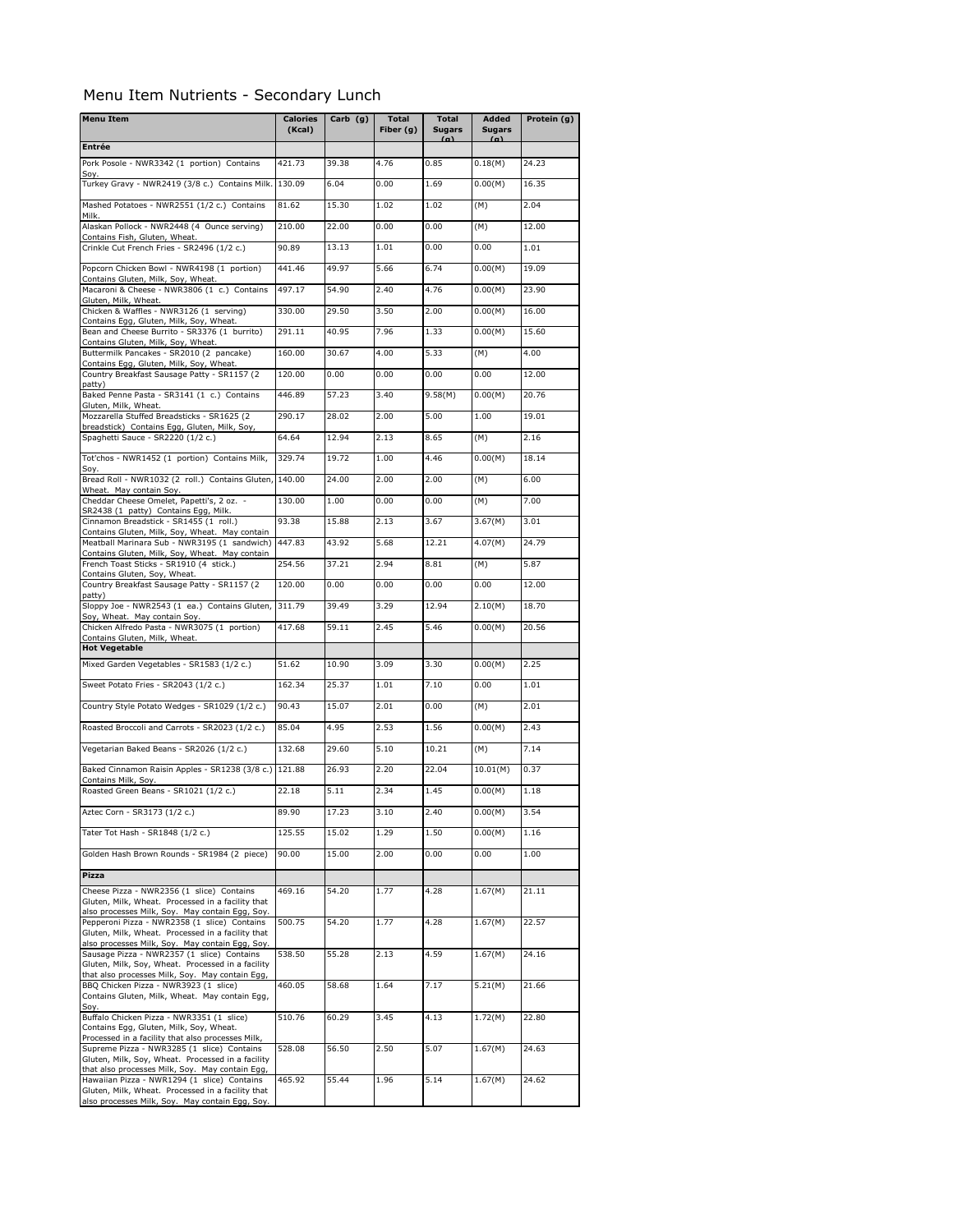| Grill                                                                                      |         |         |         |         |         |         |
|--------------------------------------------------------------------------------------------|---------|---------|---------|---------|---------|---------|
| 100% Beef Cheeseburger - NWR4233 (1 burger)                                                | 343.00  | 27.00   | 2.00    | 3.00    | (M)     | 20.50   |
| Contains Gluten, Milk, Soy, Wheat. May contain<br>100% Beef Hamburger - NWR4231 (1 burger) | 293.00  | 27.00   | 2.00    | 3.00    | (M)     | 18.00   |
| Contains Gluten, Wheat. May contain Soy.<br>Chicken Burger - NWR1300 (1 burger) Contains   | 390.00  | 42.00   | 5.00    | 4.00    | 0.00(M) | 21.00   |
| Gluten, Soy, Wheat. May contain Soy.<br>Grilled Cheese Sandwich - NWR1723 (1               | 360.00  | 30.00   | 2.00    | 2.00    | (M)     | 18.00   |
| sandwich) Contains Gluten, Milk, Soy, Wheat.<br>Hot Dog - NWR1054 (1 serving) Contains     | 271.50  | 27.01   | 2.00    | 3.00    | (M)     | 15.10   |
| Gluten, Wheat. May contain Soy.<br>Spicy Chicken Burger - NWR1249 (1 burger)               | 420.00  | 43.00   | 5.00    | 4.00    | (M)     | 22.00   |
| Contains Gluten, Soy, Wheat. May contain Soy.                                              |         |         | 5.00    |         |         | 9.00    |
| Corn Dog - SR1023 (1 corn dog) Contains Egg,<br>Gluten, Soy, Wheat.                        | 240.00  | 30.00   |         | 5.00    | (M)     |         |
| Crispy Chicken Nuggets<br>- SR1367 (5 nugget)<br>Contains Gluten, Soy, Wheat.              | 239.93  | 16.00   | 3.00    | 1.00    | 0.00    | 14.00   |
| Glazed Chicken Drumstick - SR2447 (1 piece)                                                | 248.99  | 3.11    | 0.00    | 0.00    | (M)     | 24.90   |
| Veggie Burger - NWR1631 (1 burger) Contains<br>Gluten, Soy, Wheat. May contain Soy.        | 302.25  | 38.18   | 5.04    | 7.06    | (M)     | 17.15   |
| <b>Grill Vegetable</b>                                                                     |         |         |         |         |         |         |
| Crinkle Cut French Fries - SR2496 (1/2 c.)                                                 | 90.89   | 13.13   | 1.01    | 0.00    | 0.00    | 1.01    |
| Tater Tots - SR1450 (1/2 c.)                                                               | 110.70  | 14.09   | 1.01    | 1.01    | 0.00    | 1.01    |
| <b>Salads</b>                                                                              |         |         |         |         |         |         |
| Chef Salad - SR2681 (1 salad)                                                              | (M)     | (M)     | (M)     | (M)     | (M)     | (M)     |
| American-Style Meat Combo - NWR4235 (4                                                     | 92.82   | 1.00    | 0.00    | 0.00    | 0.00(M) | 14.97   |
| slice)<br>Hard Boiled Eggs - SR1837 (1/2 egg) Contains                                     | 38.75   | 0.28    | 0.00    | 0.28    | 0.00    | 3.15    |
| Egg.<br>Mixed Salad Greens - SR1080 (3/4 c.)                                               | 9.64    | 1.88    | 0.68    | 0.59    | 0.00    | 0.71    |
| Red Tomato Wedges - SR1974 (1/4 c.)                                                        | 7.69    | 1.66    | 0.51    | 1.12    | 0.00    | 0.38    |
| Cucumber Coins - SR1013 (1/4 c.)                                                           | 4.61    | 1.12    | 0.15    | 0.51    | 0.00    | 0.20    |
| Shredded Yellow Cheddar Cheese - SR3010 (1/2                                               | 45.00   | 0.50    | 0.00    | 0.00    | 0.00(M) | 3.50    |
| oz.) Contains Milk.<br>Light Ranch Dressing - SR1003 (1 tbsp.)                             | 25.00   | 2.50    | 0.00    | 1.00    | 0.50    | 0.00    |
| Contains Egg, Milk, Soy.<br>Bread Roll - NWR1032 (2 roll.) Contains Gluten, 140.00         |         | 24.00   | 2.00    | 2.00    | (M)     | 6.00    |
| Wheat. May contain Soy.<br>Chicken Caesar Salad - SR2679 (1 salad)                         | 0.00(M) | 0.00(M) | 0.00(M) | 0.00(M) | 0.00(M) | 0.00(M) |
| Unseasoned Chicken Strips - SR3351 (2 1/2 oz.)                                             | 125.00  | 5.00    | 0.00    | 0.00    | (M)     | 11.67   |
| Grated Parmesan Cheese - SR1553 (1/2 tsp.)                                                 | 3.33    | 0.17    | 0.00    | 0.00    | (M)     | 0.17    |
| Contains Milk.<br>Caesar Salad Dressing - SR1551 (1 tbsp.)                                 | 65.00   | 0.50    | 0.00    | 0.00    | 0.00    | 0.50    |
| Contains Egg, Fish, Milk.<br>Romaine Lettuce - SR2868 (1 c.)                               | 9.64    | 1.33    | 1.19    | 0.68    | 0.00    | 0.70    |
| Bread Roll - NWR1032 (2 roll.) Contains Gluten, 140.00                                     |         | 24.00   | 2.00    | 2.00    | (M)     | 6.00    |
| Wheat. May contain Soy.<br>Buffalo Chicken - SR2528 (1/2 c.) Contains                      | 246.72  | 16.96   | 3.68    | 1.14    | 0.00    | 14.34   |
| Gluten, Soy, Wheat.                                                                        | 9.64    |         |         | 0.59    | 0.00    | 0.71    |
| Mixed Salad Greens - SR1080 (3/4 c.)                                                       |         | 1.88    | 0.68    |         |         |         |
| Shredded Yellow Cheddar Cheese - SR3010 (1/2<br>oz.) Contains Milk.                        | 45.00   | 0.50    | 0.00    | 0.00    | 0.00(M) | 3.50    |
| Buffalo Side Vegetables - SR1954 (1/4 c.)                                                  | 7.29    | 1.67    | 0.48    | 0.80    | 0.00    | 0.22    |
| Bread Roll - NWR1032 (2 roll.) Contains Gluten, 140.00<br>Wheat. May contain Soy.          |         | 24.00   | 2.00    | 2.00    | (M)     | 6.00    |
| Crispy Chicken Salad - SR2984 (1 salad)                                                    | 0.00(M) | 0.00(M) | 0.00(M) | 0.00(M) | 0.00(M) | 0.00(M) |
| Shredded Yellow Cheddar Cheese - SR3010 (1/2<br>oz.) Contains Milk.                        | 45.00   | 0.50    | 0.00    | 0.00    | 0.00(M) | 3.50    |
| Mixed Salad Greens - SR1080 (3/4 c.)                                                       | 9.64    | 1.88    | 0.68    | 0.59    | 0.00    | 0.71    |
| Light Ranch Dressing - SR1003 (1 tbsp.)<br>Contains Egg, Milk, Soy.                        | 25.00   | 2.50    | 0.00    | 1.00    | 0.50    | 0.00    |
| Popcorn Chicken - SR1413 (9 piece) Contains<br>Gluten, Soy, Wheat.                         | 191.06  | 11.63   | 2.49    | 0.83    | 0.00    | 11.63   |
| Bread Roll - NWR1032 (2 roll.) Contains Gluten,                                            | 140.00  | 24.00   | 2.00    | 2.00    | (M)     | 6.00    |
| Wheat. May contain Soy.<br>Red Tomato Wedges - SR1974 (1/4 c.)                             | 7.69    | 1.66    | 0.51    | 1.12    | 0.00    | 0.38    |
|                                                                                            |         |         |         |         |         |         |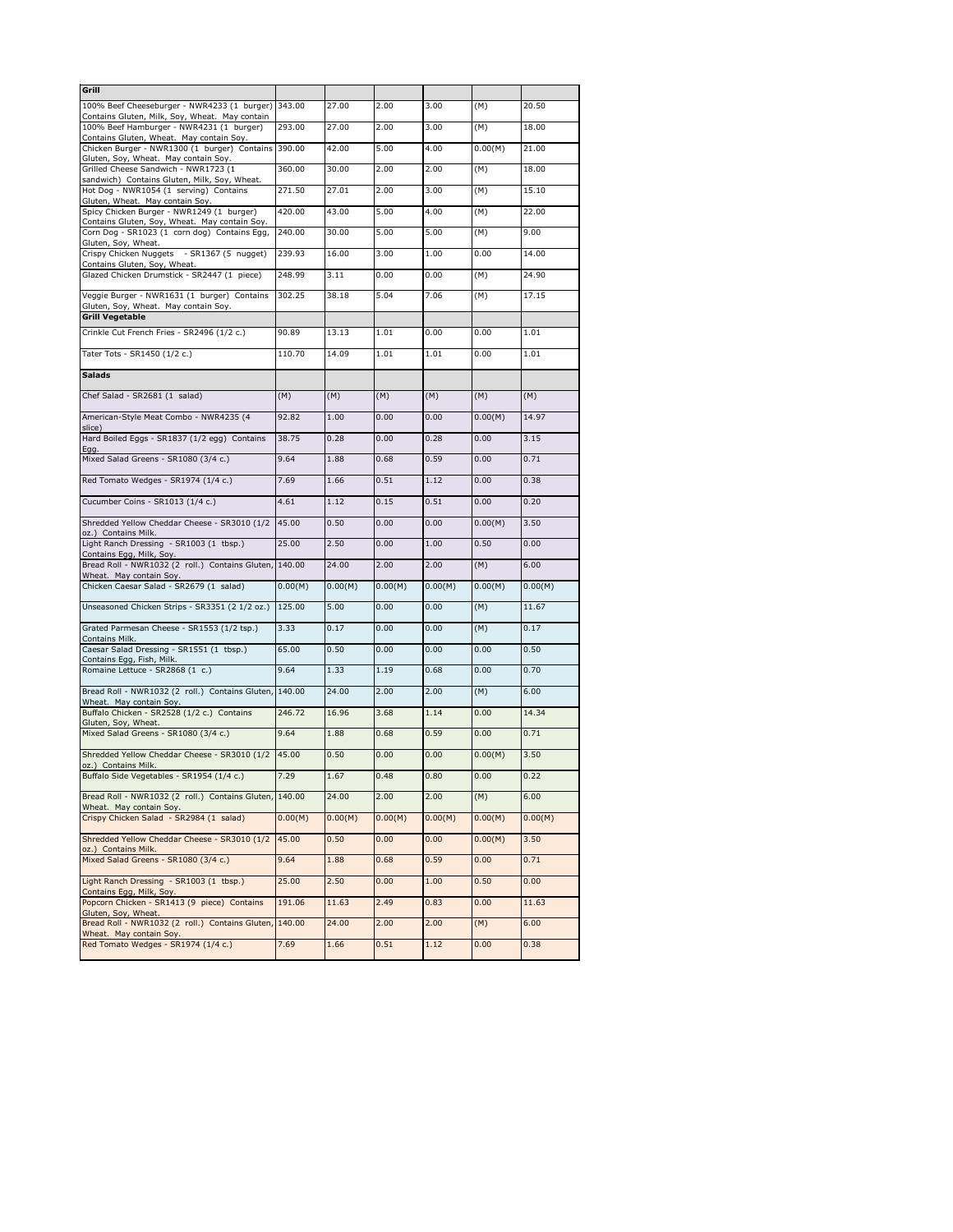| Sandwiches / Wraps                                                                                                                          |        |       |      |         |         |       |
|---------------------------------------------------------------------------------------------------------------------------------------------|--------|-------|------|---------|---------|-------|
| Italian Sub - SR3208 (1 sandwich)                                                                                                           | (M)    | (M)   | (M)  | (M)     | (M)     | (M)   |
| Top Mini Sub Roll - SR1995 (1 roll (small<br>submarine, hoagie roll)) Contains Gluten,<br>Wheat. May contain Egg, Milk, Soy.                | 162.71 | 29.49 | 3.05 | 4.07    | 4.07    | 6.10  |
| American-Style Meat Combo - NWR4235 (4<br>slice)                                                                                            | 92.82  | 1.00  | 0.00 | 0.00    | 0.00(M) | 14.97 |
| Crispy Chicken Wrap - SR3244 (1 wrap)                                                                                                       | (M)    | (M)   | (M)  | (M)     | (M)     | (M)   |
| Flour Tortilla - SR1177 (1 tortilla) Contains                                                                                               | 210.00 | 34.00 | 4.00 | 3.00    | 0.00    | 5.00  |
| Gluten, Wheat.<br>Diced Red Tomatoes - SR1012 (2 tbsp.)                                                                                     | 4.43   | 0.96  | 0.29 | 0.65    | 0.00    | 0.22  |
| Light Ranch Dressing - SR1003 (1 tbsp.)                                                                                                     | 25.00  | 2.50  | 0.00 | 1.00    | 0.50    | 0.00  |
| Contains Egg, Milk, Soy.<br>Popcorn Chicken - SR1413 (9 piece) Contains                                                                     | 191.06 | 11.63 | 2.49 | 0.83    | 0.00    | 11.63 |
| Gluten, Soy, Wheat.<br>Turkey Sub - SR3212 (1 sandwich)                                                                                     | (M)    | (M)   | (M)  | (M)     | (M)     | (M)   |
| Top Mini Sub Roll - SR1995 (1 roll (small<br>submarine, hoagie roll)) Contains Gluten,<br>Wheat. May contain Egg, Milk, Soy.                | 162.71 | 29.49 | 3.05 | 4.07    | 4.07    | 6.10  |
| American Cheese Slice - SR1988 (1/2 oz.)<br>Contains Milk, Soy.                                                                             | 50.00  | 0.00  | 0.00 | 0.00    | (M)     | 2.50  |
| Turkey - SR3400 (2 1/4 oz 1 serving)                                                                                                        | 63.79  | 1.48  | 0.00 | 0.00    | (M)     | 11.87 |
| Chicken Bacon Ranch Wrap - SR3293 (1                                                                                                        | (M)    | (M)   | (M)  | (M)     | (M)     | (M)   |
| sandwich or wrap)<br>Unseasoned Chicken Strips - SR3351 (2 1/2 oz.)                                                                         | 125.00 | 5.00  | 0.00 | 0.00    | (M)     | 11.67 |
| Mixed Salad Greens - SR1080 (3/4 c.)                                                                                                        | 9.64   | 1.88  | 0.68 | 0.59    | 0.00    | 0.71  |
| Light Ranch Dressing - SR1003 (1 tbsp.)                                                                                                     | 25.00  | 2.50  | 0.00 | 1.00    | 0.50    | 0.00  |
| Contains Egg, Milk, Soy.<br>Bacon Slices - SR1982 (1 slice)                                                                                 | 25.14  | 0.00  | 0.00 | 0.00    | 0.00    | 1.80  |
| Flour Tortilla - SR1177 (1 tortilla) Contains                                                                                               | 210.00 | 34.00 | 4.00 | 3.00    | 0.00    | 5.00  |
| Gluten, Wheat.<br>Southwest BBQ Chicken Sub - SR3186 (1                                                                                     | (M)    | (M)   | (M)  | (M)     | (M)     | (M)   |
| sandwich)<br>Roasted Peppers and Onions Blend - SR1952                                                                                      | 34.82  | 4.12  | 1.09 | 1.97    | 0.00(M) | 0.61  |
| (1/4 c.)<br>Shredded Yellow Cheddar Cheese - SR3010 (1/2                                                                                    | 45.00  | 0.50  | 0.00 | 0.00    | 0.00(M) | 3.50  |
| oz.) Contains Milk.<br>Red Tomato Wedges - SR1974 (1/4 c.)                                                                                  | 7.69   | 1.66  | 0.51 | 1.12    | 0.00    | 0.38  |
| BBQ Chicken - NWR3358 (1/2 c.)                                                                                                              | 165.00 | 14.33 | 0.00 | 8.00    | 6.67(M) | 11.67 |
| Top Mini Sub Roll - SR1995 (1 roll (small<br>submarine, hoagie roll)) Contains Gluten,<br>Wheat May contain Fog Milk Soy<br><b>Parfaits</b> | 162.71 | 29.49 | 3.05 | 4.07    | 4.07    | 6.10  |
| Yogurt & Fruit Parfait - SR3272 (1 parfait)                                                                                                 | (M)    | (M)   | (M)  | (M)     | (M)     | (M)   |
| Vanilla Yogurt - SR2612 (1 c.) Contains Milk.                                                                                               | 225.00 | 46.50 | 0.00 | 33.00   | 25.50   | 7.50  |
| Oats & Honey Granola - SR2331 (1/2 c.)                                                                                                      | 166.67 | 25.33 | 2.00 | 10.00   | (M)     | 2.67  |
| Contains Soy. May contain Gluten.<br>Blueberries - SR2219 (1/2 c.)                                                                          | 39.41  | 8.87  | 1.97 | 6.90    | 0.00    | 0.00  |
| Diced Peaches - SR3040 (1/2 c.)                                                                                                             | 88.28  | 20.60 | 1.47 | 19.13   | (M)     | 0.00  |
| Strawberries - SR2218 (1/2 c.)                                                                                                              | 122.40 | 33.05 | 2.42 | 30.61   | (M)     | 0.68  |
| Fruit                                                                                                                                       |        |       |      |         |         |       |
| Fresh Pears - SR1585 (1 medium)                                                                                                             | 101.46 | 27.11 | 5.52 | 17.36   | (M)     | 0.64  |
| Crispy Whole Apple - SR1161 (1 extra small (2-                                                                                              | 47.79  | 12.69 | 2.21 | 9.55    | 0.00    | 0.24  |
| $1/2"$ dia $)$<br>Diced Pears - SR3041 (1/2 c.)                                                                                             | 57.47  | 15.33 | 1.92 | 11.49   | (M)     | 0.00  |
| Fruit Cocktail - SR3023 (1/2 c.)                                                                                                            | 86.67  | 21.67 | 1.44 | 0.00(M) | (M)     | 0.00  |
| Banana - SR1166 (1 medium (7" to 7-7/8"                                                                                                     | 105.02 | 26.95 | 3.07 | 14.43   | (M)     | 1.29  |
| long))<br>Wild Blueberries - SR2872 (1/2 c.)                                                                                                | 39.34  | 8.85  | 2.95 | 4.92    | 0.00    | 0.00  |
| <b>Fruit Juice</b>                                                                                                                          |        |       |      |         |         |       |
| 100% Apple Juice - SR1204 (4 fl oz cup)                                                                                                     | 60.00  | 14.00 | 0.00 | 12.00   | (M)     | 0.00  |
| 100% Grape Juice - SR1607 (4 fl oz cup)                                                                                                     | 80.00  | 19.00 | 0.00 | 18.00   | (M)     | 0.00  |
| Orange Juice - NWR1058 (4 fl. oz.)                                                                                                          | 60.00  | 15.00 | 0.00 | 14.00   | (M)     | 1.00  |
| Vegetable                                                                                                                                   |        |       |      |         |         |       |
| Baby Carrots - SR1016 (1/2 c.)                                                                                                              | 25.40  | 5.98  | 2.10 | 3.46    | 0.00    | 0.46  |
| Canned Corn - NWR1061 (1/2 c.)                                                                                                              | 79.33  | 16.86 | 1.98 | 6.94    | (M)     | 1.98  |
| Celery Sticks - SR1014 (6 stick.)                                                                                                           | 10.34  | 1.92  | 1.03 | 0.87    | 0.00    | 0.45  |
| Fresh Broccoli Florets - SR1027 (1/2 c.)                                                                                                    | 10.84  | 2.12  | 0.83 | 0.54    | 0.00    | 0.90  |
| Chilled Black Beans - SR2006 (1/2 c.)                                                                                                       | 120.50 | 21.91 | 5.48 | 1.09    | 0.00    | 7.67  |
| Fresh Broccoli Florets - SR1027 (1/2 c.)                                                                                                    | 10.84  | 2.12  | 0.83 | 0.54    | 0.00    | 0.90  |